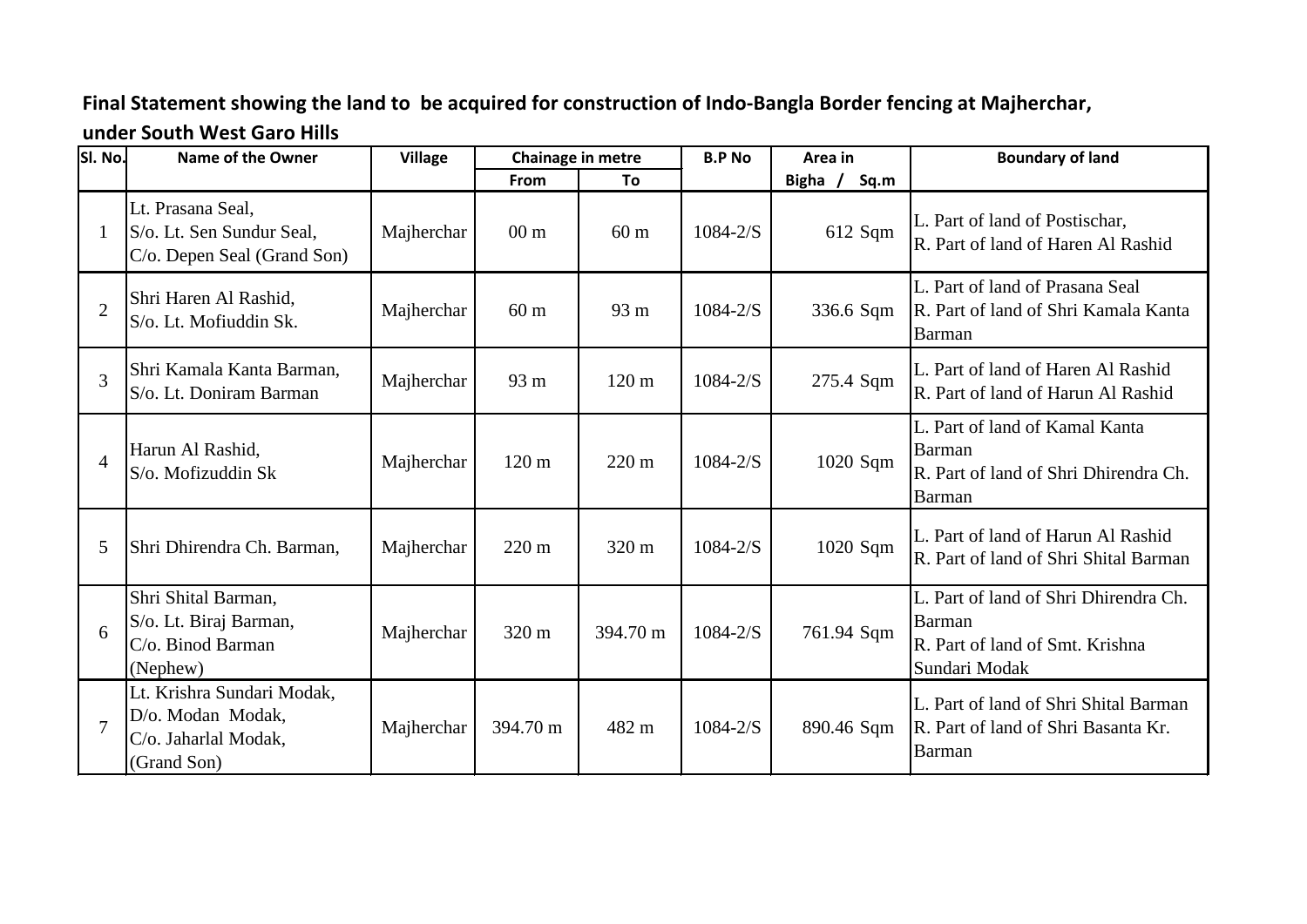| 8           | Shri Basanta Kr. Barman,<br>S/o. Lt. Bhojendra Ch. Barman.                                    | Majherchar | 482 m       | 515 m       | $1084 - 2/S$ | 336.6 Sqm  | L. Part of land of Lt. Krishna Sundari<br>Modak<br>R. Part of land of Jogananda Barman                |
|-------------|-----------------------------------------------------------------------------------------------|------------|-------------|-------------|--------------|------------|-------------------------------------------------------------------------------------------------------|
| $\mathbf Q$ | Shri Jogananda Barman,<br>S/o. Lt. Joy Paul Barman,<br>C/o. Jyotirmoy Barman<br>$\sigma(Son)$ | Majherchar | 515 m       | 540.50 sq.m | $1084.1-S$   | 260.1 Sqm  | L. Part of land of Shri Basanta Kr.<br>Barman<br>R. Part of land of Shri Hemanta Kr.<br><b>Barman</b> |
| 10          | Shri Himanta Kr. Barman                                                                       | Majherchar | 540.50 sq.m | 566 m       | 1084.1-S     | 260.1 Sqm  | L. Part of land of Lt. Jogananda<br>Barman<br>R. Part of land of Lt. Joduram Barman                   |
| 11          | Lt. Joduram Barman,<br>S/o. Lt. Nil Khanta Barman,<br>C/o. Pankaj Barman                      | Majherchar | 566 m       | 617 m       | 1084.1-S     | 384.54 Sqm | L. Part of land of Shri Hemanta Kr.<br>Barman<br>R. Part of land of Chandi Charan<br>Modak            |
| 12          | Lt. Chandicharan Modak,<br>S/o. Lt. Chandranath Modak,<br>C/o. Shri Chittaranjan Modak.       | Majherchar | 617 m       | 639.70 m    | 1084.1-S     | 367.2 Sqm  | L. Part of land of Joduram Barman<br>R. Part of land of Shri Chitta Ranjan<br>Modak                   |
| 13          | Shri Chitta Ranjan Modak,<br>S/o. Lt. Chandi Charam Modak                                     | Majherchar | 639.70 m    | 675.70 m    | $1084.1 - S$ | 459 Sqm    | L. Part of land of Lt. Chandicharam<br>Modak<br>R. Part of land of Shri Basanta Kr.<br>Barman         |
| 14          | Shri Basanta Kr. Barman,<br>S/o. Lt. Bhojendra Barman.                                        | Majherchar | 675.70 m    | 720.70 m    | $1084.1 - S$ | 1030.2 Sqm | L. Part of land of Shri Chitta Ranjan<br>Modak<br>R. Part of land of Shri Sidan Barman                |
| 15          | Shri Sidan Barman,<br>S/o. Lt. Ram Mohan Barman                                               | Majherchar | 720.70 m    | 821.70 m    | 1084.1-S     | 331.5 Sqm  | L. Part of land of Shri Basanta Kr.<br>Barman<br>R. Part of land of Smt. Bichitra Das                 |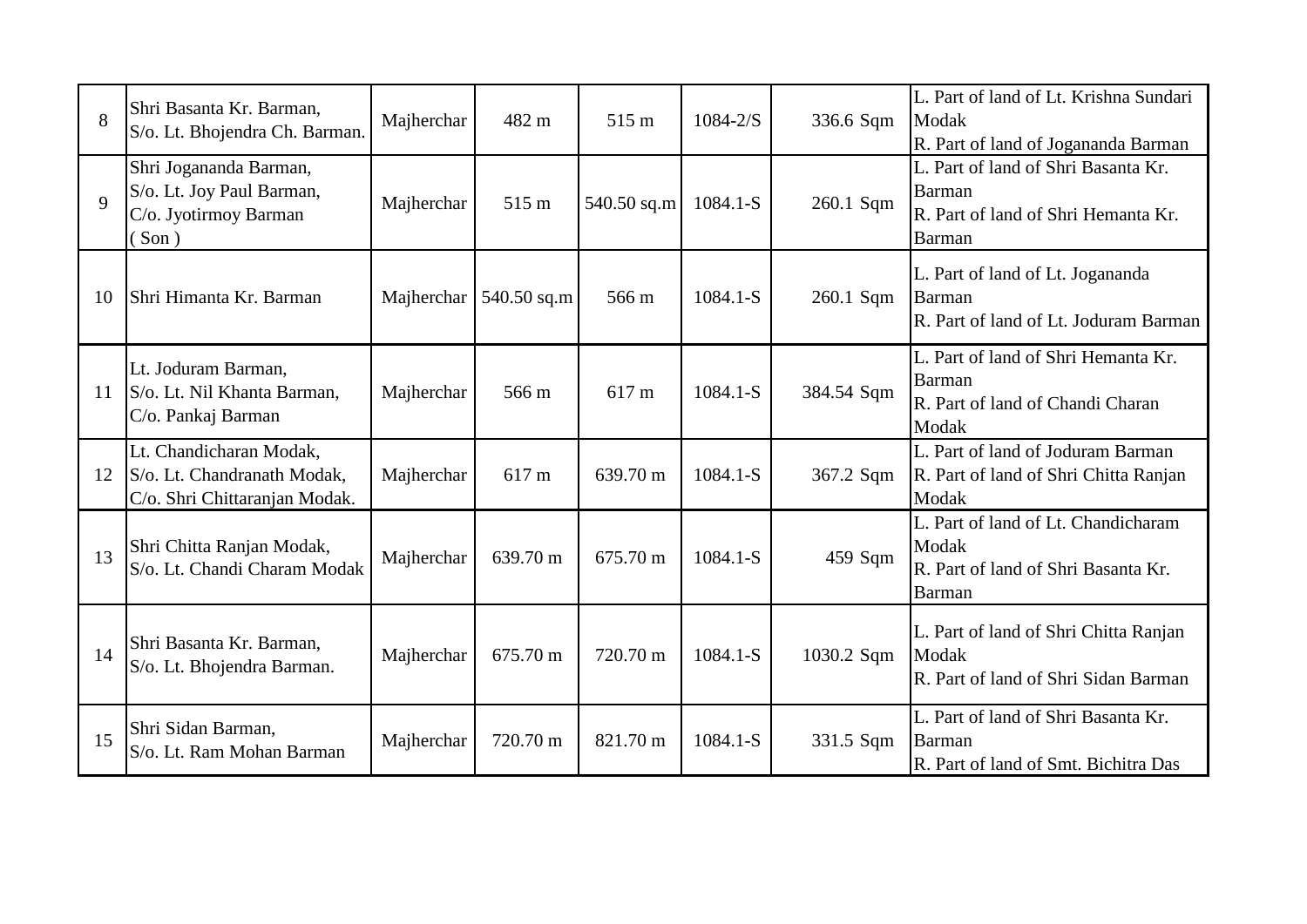| 16 | Smt. Bichitra Das,<br>D/o. Lt. K.C. Barman,<br>C/o. Luhit Das (husband)                    | Majherchar | 821.70 m  | 854.20 m           | $1084.1 - S$ | 267.24 Sqm | L. Part of land of Shri Sidan Barman<br>R. Part of land of Shri Sudam Barman            |
|----|--------------------------------------------------------------------------------------------|------------|-----------|--------------------|--------------|------------|-----------------------------------------------------------------------------------------|
| 17 | Shri Sudam Barman,<br>S/o. Lt. Mohan Barman                                                | Majherchar | 854.20 m  | 880.40 m           | 1084.1-S     | 244.8 Sqm  | L. Part of land of Smt. Bichitra Das<br>R. Part of land of Shri Sudhan Barman           |
| 18 | Shri Sudhan Barman,<br>S/o. Lt. Ram Mohan Barman,<br>C/o. Anuradha Barman<br>( Wife )      | Majherchar | 880.40 m  | $904.40 \text{ m}$ | $1084.1 - S$ | 418.2 Sqm  | L. Part of land of Shri Sudhan Barman<br>R. Part of land of Smt. Bichitra Das           |
| 19 | Smt. Bichitra Das,<br>W/o. Lohit Das,<br>D/o. Lt. K.C. Barman,<br>C/o. Lohit Das (Husband) | Majherchar | 904.40 m  | 945.40 m           | 1084.1-S     | 737.46 Sqm | L. Part of land of Shri Sudhan Barman<br>R. Part of land of Shri Sudhan Barman          |
| 20 | Shri Sudhan Barman,<br>S/o. Lt. Ram Mohan Barman                                           | Majherchar | 945.40 m  | 1017.70 m          | 1084.1-S     | 851.7 Sqm  | L. Part of land of Bichitra Das<br>R. Part of land of Hemanto Barman                    |
| 21 | Shri Hemanto Barman,<br>S/o. Lt. Harkanto Barman.                                          | Majherchar | 1017.70 m | 1059.45 m          | 1084.1-S     | 425.85 Sqm | L. Part of land of Shri Sudhan Barman<br>R. Part of land of Jogananda Barman            |
| 22 | Lt. Jogananda Barman,<br>C/o. Jyotirnoy Barman<br>Son)                                     | Majherchar | 1059.45 m | 1101.20 m          | 1084.1-S     | 425.85 Sqm | L. Part of land of Shri Hemanto<br>Barman<br>R. Part of land of Lt. Kripanath<br>Barman |
| 23 | Lt. Kripanath Barman,<br>S/o. Lt. Raj Ch. Mandal,<br>Shri Karuna Barman (Son)              | Majherchar | 1101.20 m | 1130.90 m          | 1084.1-S     | 302.94 Sqm | L. Part of land of Lt. Jogananda<br>Barman<br>R. Part of land of Shri Katchu Miah       |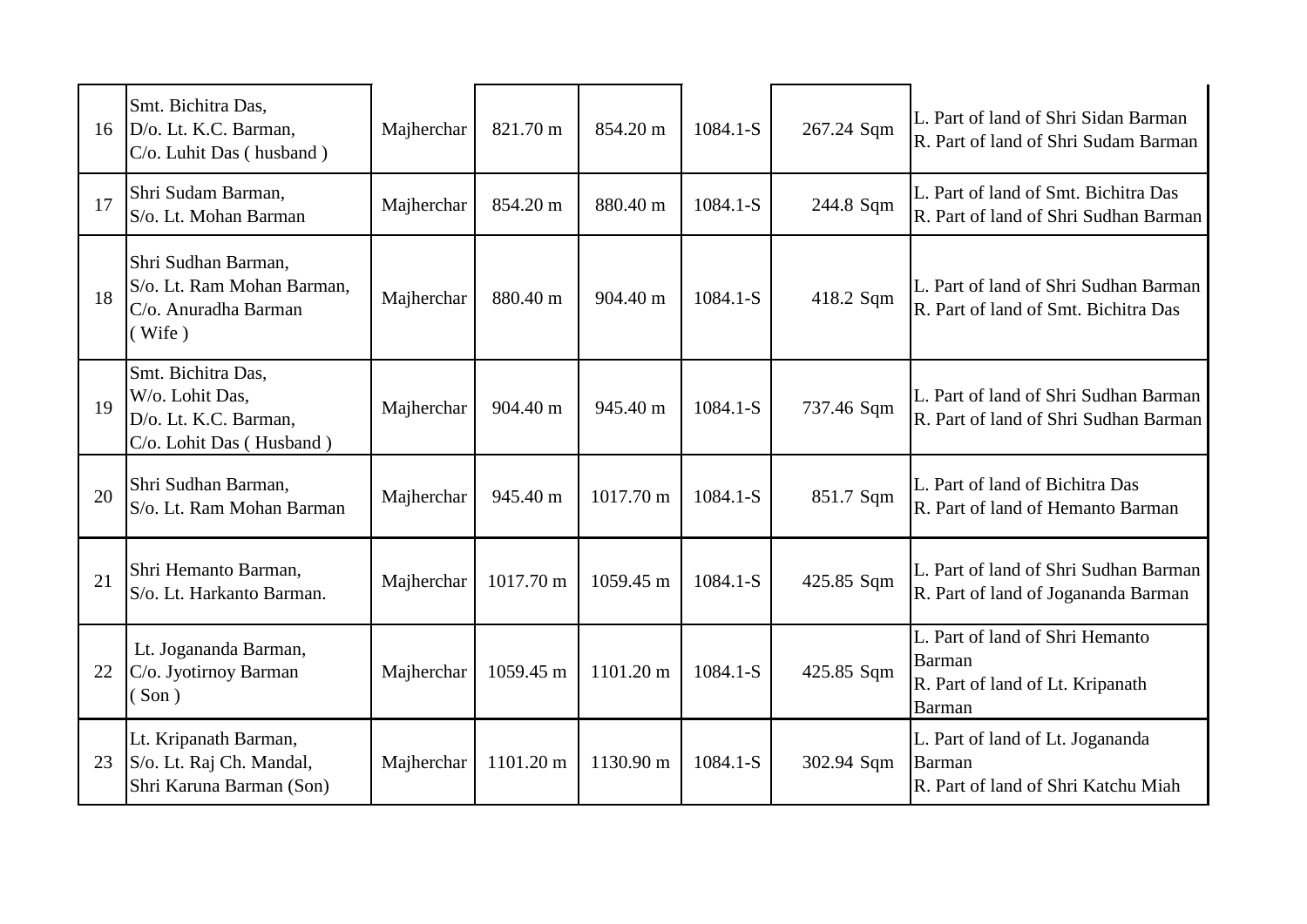| 24 | Shri Katchu Miah,<br>S/o. Lt. Abdul Gofur Miah                                        | Majherchar | 1130.90 m | 1197.90 m | 1084.1-S | 683.4 Sqm  | L. Part of land of Lt. Jogananda<br>Barman<br>R. Part of land of Lt. Dhipu Barman               |
|----|---------------------------------------------------------------------------------------|------------|-----------|-----------|----------|------------|-------------------------------------------------------------------------------------------------|
| 25 | Shri Md. Tufazzat Hussain,<br>S/o. Lt. Badaruddin                                     | Majherchar | 1197.90 m | 1214.40 m | 1083/9.S | 168.3 Sqm  | L. Part of land of Shri Katchu Miah<br>R. Part of land of Lt. Dhipu Barman                      |
| 26 | Lt. Dhipu Barman,<br>S/o. Lt. Asnina Barman,<br>C/o. Shri Dilip Barman<br>(Brother)   | Majherchar | 1214.40 m | 1277.40 m | 1083/9.S | 642.6 Sqm  | L. Part of land of Shri Md. Tufazzal<br>Hussain<br>R. Part of land of Shri Hrid Boron<br>Barman |
| 27 | Shri Hridboron Barman,<br>S/o. Lt. Raj Ch. Mandal,<br>C/o. Hari Nath Barman<br>(Son)  | Majherchar | 1277.40 m | 1337.40 m | 1083/9.S | 612 Sqm    | L. Part of land of Lt. Dhipu Barman<br>R. Part of land of Lt. Joypal Barman                     |
| 28 | (1) Lt. Joypal Barman,<br>C/o. Jyotirmoy Barman<br>(Grand Son),<br>(2) Hemanta Barman | Majherchar | 1337.40 m | 1373.35 m | 1083/9.S | 366.69 Sqm | L. Part of land of Shri Hridboron<br>Barman<br>R. Part of land of Hara Kanto Barman             |
| 29 | Hara Kanto Barman,<br>C/o. Hemanta Kr. Barman<br>(Son)                                | Majherchar | 1373.35 m | 1409.30 m | 1083/9.S | 366.69 Sqm | L. Part of land of Lt. Joypal Barman<br>R. Part of land of Basanto Barman                       |
| 30 | Lt. Basanto Barman<br>S/O Baliram Barman<br>Smt Kondarani Barman(wife)                | Majherchar | 1409.30 m | 1463.30 m | 1083/9.S | 550.8 Sqm  | L. Part of land of Hara Kanta Barman<br>R. Part of land of Shri Bhawani<br><b>Barman</b>        |
| 31 | Shri Bhobani Barman<br>S/O Lt. Rakhal Ch. Barman                                      | Majherchar | 1463.30 m | 1494.30 m | 1083/9.S | 316.2 Sqm  | L. Part of land of Lt. Basanta Barman<br>R. Part of land of Shri Kartik Ch.<br>Barman           |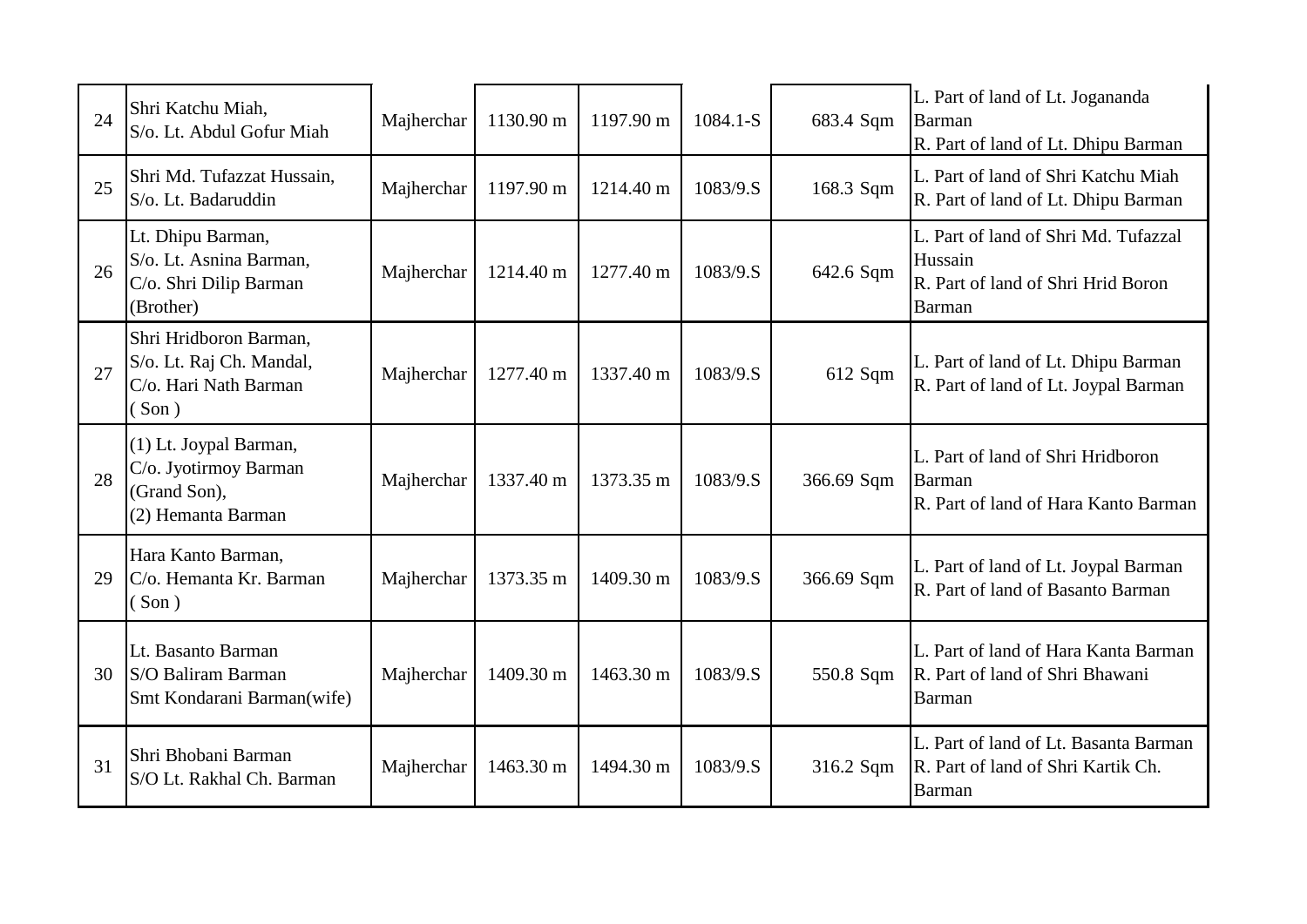| 32 | Shri Kartik Ch. Barman                                                                    | Majherchar | 1494.30 m    | 1525.30 m | 1083/9.S | 316.2 Sqm      | L. Part of land of Shri Bhawani<br><b>Barman</b><br>R. Part of land of Shri Birendra Ch.<br>Barman |
|----|-------------------------------------------------------------------------------------------|------------|--------------|-----------|----------|----------------|----------------------------------------------------------------------------------------------------|
| 33 | Shri Birendra Ch. Barman                                                                  | Majherchar | 1525.30 m    | 1556.30 m | 1083/9.S | 316.2 Sqm      | L. Part of land of Shri Kartik Ch.<br>Barman<br>R. Part of land of Joypal Barman                   |
| 34 | Lt. Joypal Barman,<br>S/o. Lt. Makanchand Barman,<br>C/o. Jyotirmay Barman<br>(Grand Son) | Majherchar | 1556.30 m    | 1618.80 m | 1083/9.S | 637.5 Sqm      | L. Part of land of Shri Birendra Ch.<br>Barman<br>R. Part of land of Har Kanta Barman<br>Mondal    |
| 35 | Lt. Har Kanta Barman Mondal<br>S/o. Laknath Barman,<br>C/o. Hemanta Kr. Barman<br>Son)    | Majherchar | 1618.80 m    | 1681.30 m | 1083/9.S | 637.5 Sqm      | L. Part of land of Lt. Joyfal Barman<br>R. Part of land of Suresh Barman                           |
| 36 | Suresh Barman,<br>S/o. Sorbeswar Barman                                                   | Majherchar | 1681.30 m    | 1741.20 m | 1083/9.S | 610.98 Sqm     | L. Part of land of Lt. Har Kanta<br><b>Barman</b><br>R. Part of land of Babani Barman              |
| 37 | Shri Bhobani Barman<br>S/O Lt. Rakal Barman                                               | Majherchar | 1741.20 m    | 1808.50 m | 1083/9.S | 686.46 Sqm     | L. Part of land of Suresh Barman<br>R. Part of land of Katchu Miah                                 |
| 38 | Shri Katchu Miah,                                                                         | Majherchar | 1808.50 m    | 1859.50 m | 1083/9.S | 520.2 Sqm      | L. Part of land of Shri Babani Barman<br>R. Tungruchar                                             |
|    |                                                                                           |            | <b>Total</b> | 1859.50 m |          | Sqm<br>19451.4 |                                                                                                    |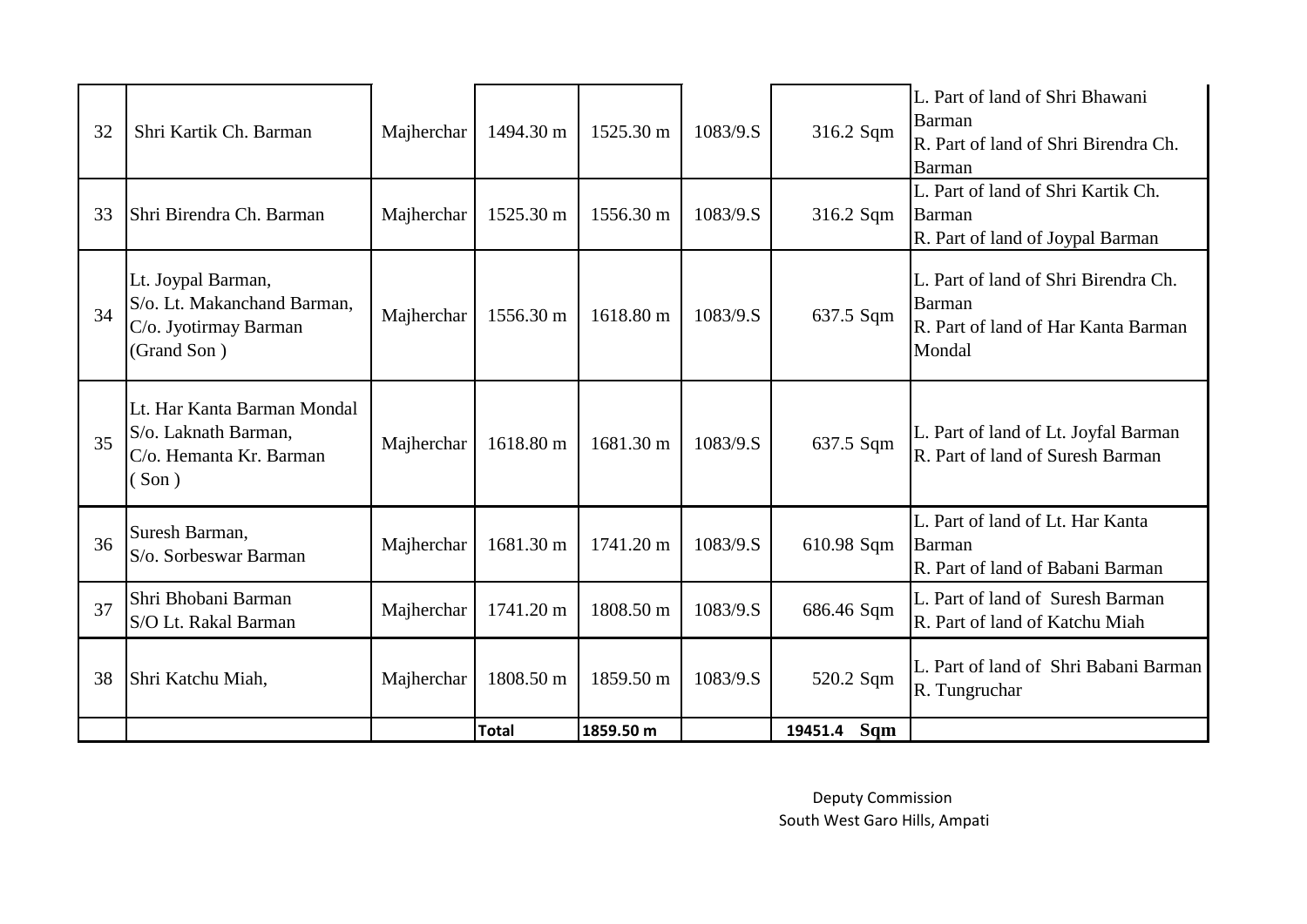## **Final Statement showing the land to be acquired for construction of Indo-Bangla Border fencing at Tungruchar,**

## **under South West Garo Hills**

| Sl. No.        | <b>Name of the Owner</b>                                                                                                                   | <b>Village</b> |                 | Chainage in metre  | <b>B.P</b> No | Area in              | <b>Boundary of land</b>                                                       |
|----------------|--------------------------------------------------------------------------------------------------------------------------------------------|----------------|-----------------|--------------------|---------------|----------------------|-------------------------------------------------------------------------------|
|                |                                                                                                                                            |                | From            | To                 |               | <b>Bigha</b><br>Sq.m |                                                                               |
| $\mathbf{1}$   | <b>Smt Mafuza Khatun</b><br>W/o Lt. Johirul Haque,<br>Monirul Islam (Son)                                                                  | Tungruchar     | 00 <sub>m</sub> | 59.60 m            | $1083/9-S$    | 607.92 sqm           | R. Bahadur Katta<br>L. Part of land of Shri Azial Sarkar                      |
| $\overline{2}$ | <b>Shri Azial Sarkar</b><br>S/O Lt. Jomset Sarkar                                                                                          | Tungruchar     | 59.60 m         | 137.10 m           | $1083/9-S$    | 790.5 sqm            | R. Part of land of Smt. Mafuja Khatun<br>L. Part of land of Shri Rofiol Haque |
| 3              | Shri Rofiol Haque,<br>S/o. Lt. Toru ulla Sk,<br>Dula Miah (Son)<br>Ali Akbar Miah (nephew)                                                 | Tungruchar     | 137.10 m        | 148.10 m           | $1083/9-S$    | $112.2$ sqm          | R. Part of land of Shri Azial Sarkar<br>L. Part of land of Lt. Abdul Ahad ali |
| $\overline{4}$ | Lt. Abdul Ahad ali<br>S/o. Lt. Nosur Mamud,<br>C/o. Monuwara Begum,<br>W/o. Abdul Ahad Ali<br>C/o. Monowar Hussain<br>S/o. Abdul Ahad Ali. | Tungruchar     | 148.10 m        | $230.30 \text{ m}$ | $1083/9-S$    | 838.44 sqm           | R. Part of land of Shri Rofiol Haque<br>L. Part of land of Lt. Nogen Seal     |
| 5              | Lt. Nogen Seal                                                                                                                             | Tungruchar     | 230.30 m        | 248.30 m           | 1083/9-S      | 183.6 sqm            | R. Part of land of Lt. Abdul Ahadali<br>L. Part of land of Lt. Aforuddin Sk   |
| 6              | Lt. Aforuddin Sk,<br>S/o. Lt. Bisu Sk,<br>$C/O$ . Nur Islam (Son)                                                                          | Tungruchar     | 248.30 m        | 278.80 m           | $1083/9-S$    | 311.1 sqm            | R. Part of land of Lt. Nogen Seal<br>L. Part of land of Lt. Indadul Haque     |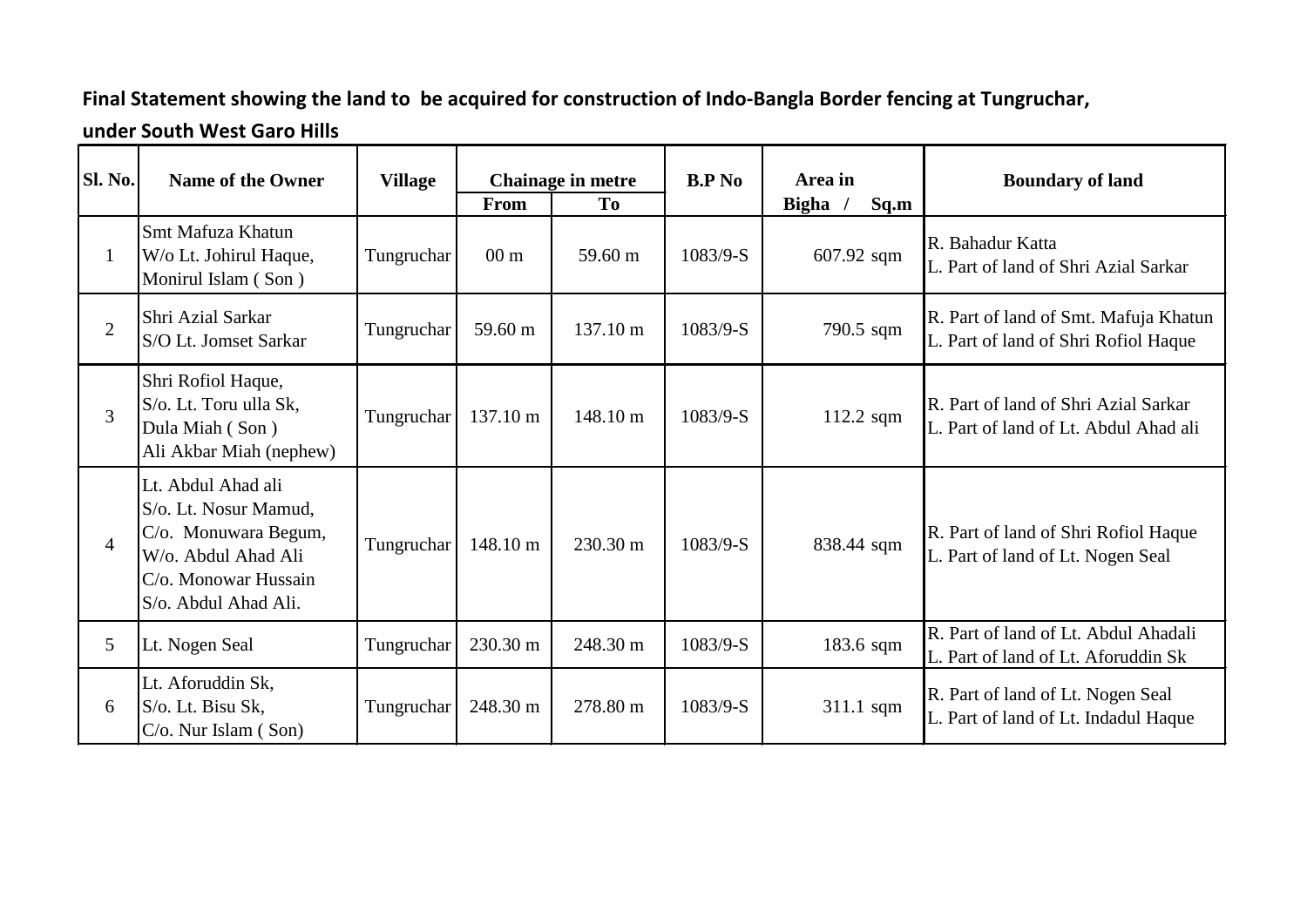| $\overline{7}$ | Lt. Indadul Haque<br>S/o. Lt. Mufejul Sarkar,<br>C/o. Tupura Bewa (Wife)                                                                   | Tungruchar | 278.80 m | 287.80 m | $1083/9-S$ | 91.8 sqm   | R. Part of land of Lt. Aforuddin Sk,<br>L. Part of land of Md. Abdul Kuddus<br>Sk,      |
|----------------|--------------------------------------------------------------------------------------------------------------------------------------------|------------|----------|----------|------------|------------|-----------------------------------------------------------------------------------------|
| 8              | Md. Abdul Kuddus Sk<br>S/O Lt. Jaharulla Sk                                                                                                | Tungruchar | 287.80 m | 320.80 m | $1083/9-S$ | 336.6 sqm  | R. Part of land of Lt. Indadul Haque<br>L. Part of land of Shri Md. Abdul<br>Kuddus Sk, |
| 9              | (1) Md. Abdul Kuddus Sk<br>(2) Md Idris Ali<br>S/O Lt. Jaharulla Sk                                                                        | Tungruchar | 320.80 m | 442.80 m | 1083/9-S   | 1244.4 sqm | R. Part of land of Md. Abdul Kuddus<br>lSk<br>L. Part of land of Lt. Abdul Ahad ali     |
| 10             | Lt. Abdul Ahad ali<br>S/o. Lt. Nosur Mamud.<br>C/o. Monuwara Begum,<br>W/o. Abdul Ahad Ali<br>C/o. Monowar Hussain<br>S/o. Abdul Ahad Ali. | Tungruchar | 442.80 m | 556.80 m | $1083/9-S$ | 1162.8 sqm | R. Part of land of Md. Abdul Kuddus<br><b>Sk</b><br>L. Part of land of Lt. Soraf Ali    |
| <sup>11</sup>  | Lt. Soraf Ali<br>S/O Lt. Nurul Haque,<br>C/o. Md. Suruj Miah<br>Son in law)                                                                | Tungruchar | 556.80 m | 583.80 m | 1083/9-S   | 275.4 sqm  | R. Part of land of Lt. Abdul Ahad Ali<br>L. Part of land of Lt. Md. Ichahak Ali         |
| 12             | Lt. Md. Ichahak Ali<br>s/o Lt. Osman Ali Sk,<br>C/o. Sofiqul Haque (nephew                                                                 | Tungruchar | 583.80 m | 660.80 m | $1083/9-S$ | 785.4 sqm  | R. Part of land of Lt. Soraf Ali<br>L. Part of land of Lt. Aforuddin Sk                 |
| 13             | Lt. Aforuddin Sk<br>S/O Lt. Bishu Sk,<br>C/o. Ahimon Bibi                                                                                  | Tungruchar | 660.80 m | 705.80 m | $1083/9-S$ | 459 sqm    | R. Part of land of Lt. Md. Ichahak Ali<br>L. Part of land of Lt. Abdul Jobbar Ali       |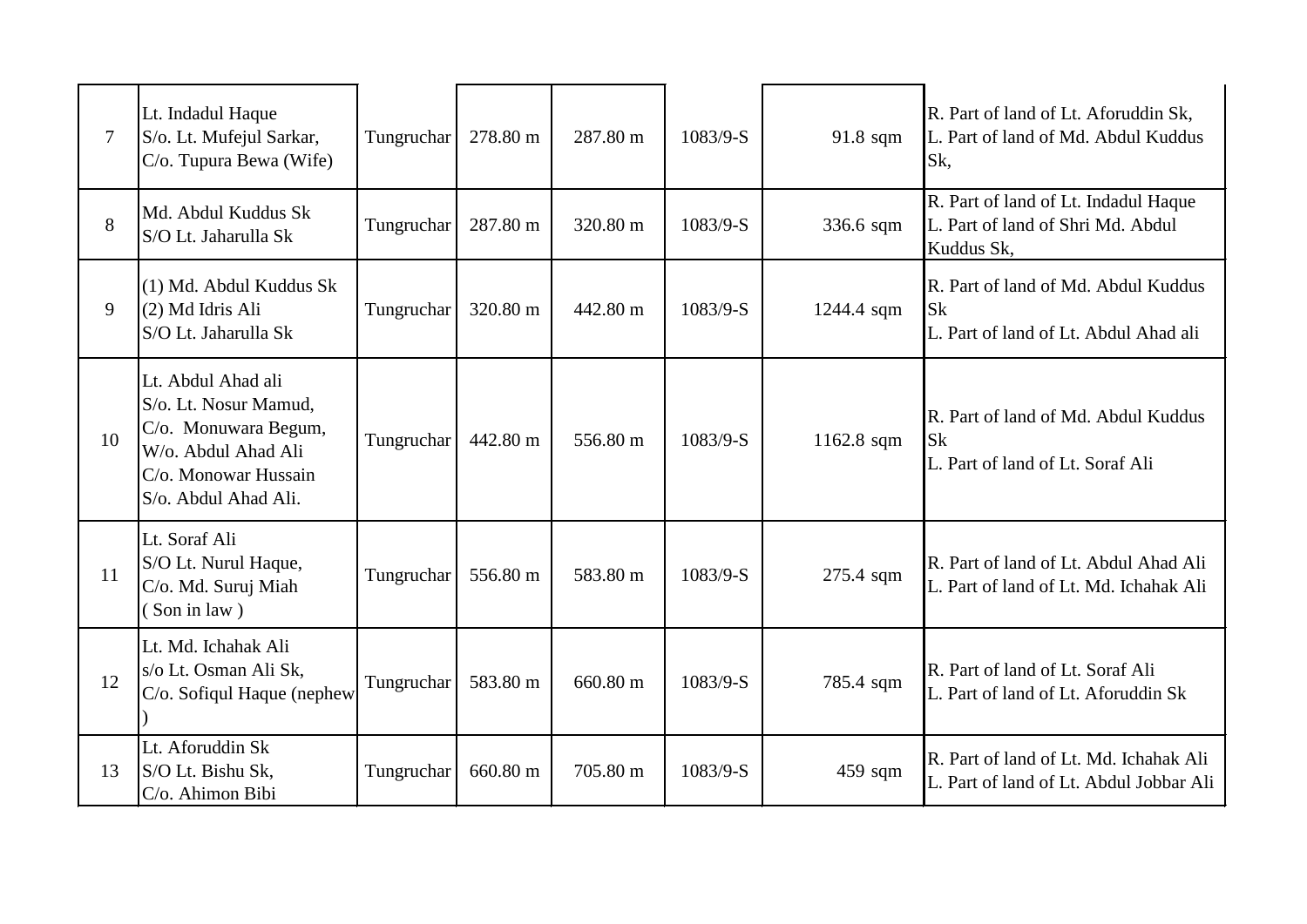| 14 | Lt. Abdul Jobbar Ali<br>S/O Lt. Soba Sk,<br>C/o. Mujibor Sk (Son)                                                                          | Tungruchar | 705.80 m  | 714.80 m  | 1083/9-S | 91.8 sqm   | R. Part of land of Lt. Aforuddin Sk,<br>L. Part of land of Shri Sujot Daulla Sk  |
|----|--------------------------------------------------------------------------------------------------------------------------------------------|------------|-----------|-----------|----------|------------|----------------------------------------------------------------------------------|
| 15 | Shri Sujot Doulla Sk<br>S/O Lt. Dusmamud Sk                                                                                                | Tungruchar | 714.80 m  | 768.60 m  | 1083/9-S | 548.76 sqm | R. Part of land of Lt. Abdul Jobbar Ali<br>L. Part of land of Lt. Dusmamud Sk    |
| 16 | Lt. Dusmamud Sk<br>S/O Lt. Forek Sk,<br>C/o. Abdul Goni Miah<br>(Son)                                                                      | Tungruchar | 768.60 m  | 882.60 m  | 1083/9-S | 1162.8 sqm | R. Part of land of Shri Sujot Daulla Sk,<br>L. Part of land of Lt. Usman Goni Sk |
| 17 | Lt. Usman Goni Sk<br>S/O Lt. Forek Sk,<br>C/o. Sofiarul Haque (Grand<br>Son)                                                               | Tungruchar | 882.60 m  | 945.40 m  | 1083/9-S | 640.56 sqm | R. Part of land of Lt. Dusmamud Sk,<br>L. Part of land of Lt. Dusmamud Sk        |
| 18 | Lt. Dusmamud Sk,<br>S/O Lt. Forek Sk,<br>C/o. Abdul Goni Miah<br>(Grand Son)                                                               | Tungruchar | 945.40 m  | 1012.40 m | 1083/9-S | 683.4 sqm  | R. Part of land of Lt. Usman Goni Sk,<br>L. Part of land of Lt. Abdul Ahad Ali   |
| 19 | Lt. Abdul Ahad ali<br>S/o. Lt. Nosur Mamud,<br>C/o. Monuwara Begum,<br>W/o. Abdul Ahad Ali<br>C/o. Monowar Hussain<br>S/o. Abdul Ahad Ali. | Tungruchar | 1012.40 m | 1042.90 m | 1083/9-S | 311.1 sqm  | R. Part of land of Lt. Dusmamud Sk,<br>L. Part of land of Shri Abujol Haque      |
| 20 | Shri Abujol Haque<br>S/O Lt. Abdul Jobbar                                                                                                  | Tungruchar | 1042.90 m | 1087.90 m | 1083/9-S | 459 sqm    | R. Part of land of Lt. Abdul Ahad Ali<br>L. Part of land of Shri Abdul Mutim     |
| 21 | Shri Abdul Mutim<br>S/O Lt. Mohoulla Sk,<br>C/o. Shah Jamal Miah (Son                                                                      | Tungruchar | 1087.90 m | 1164.90 m | 1083/9-S | 785.4 sqm  | R. Part of land of Shri Abujol Haque<br>L. Part of land of Lt. Abdul Ahad Ali    |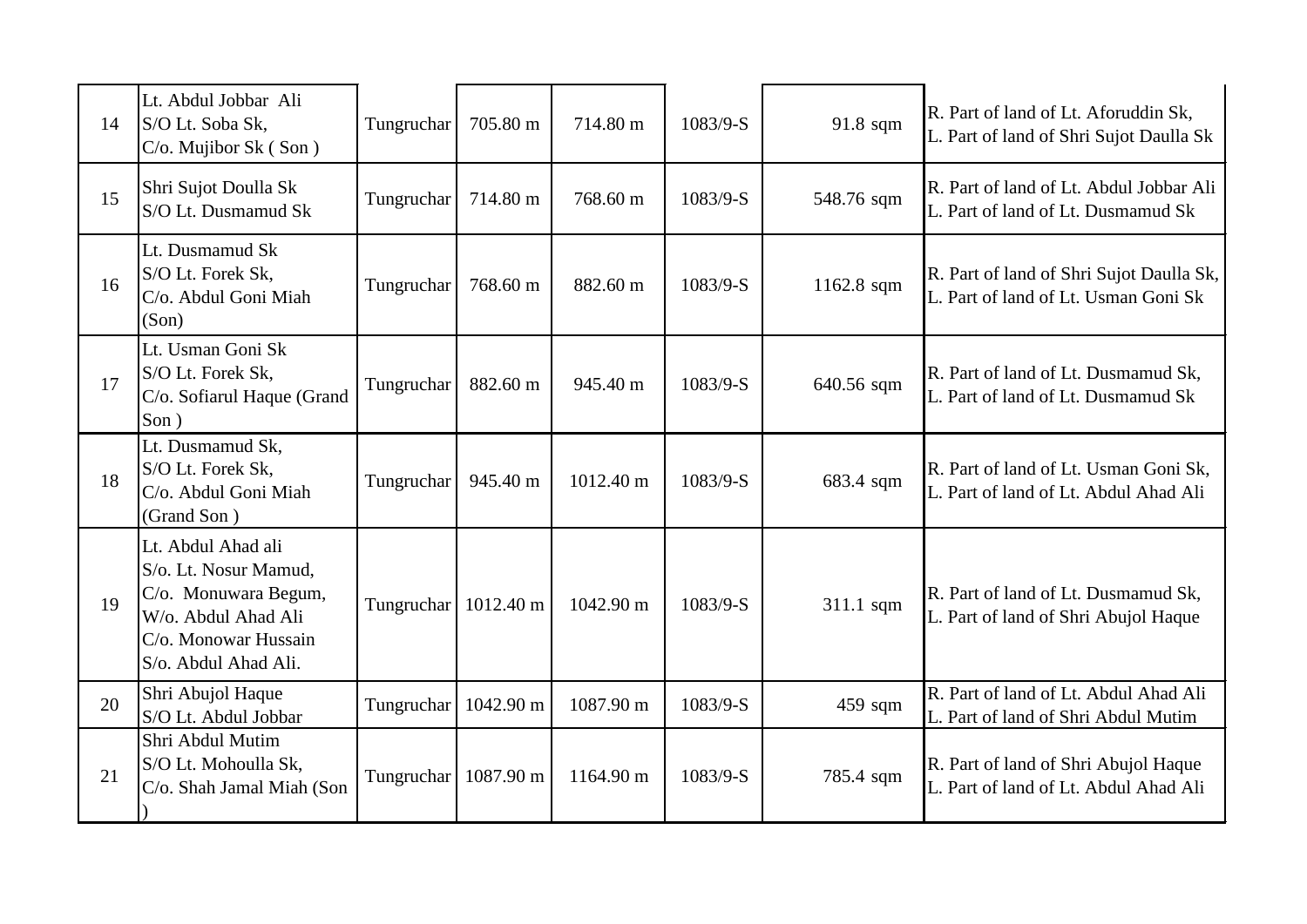| 22 | Lt. Abdul Ahad ali<br>S/o. Lt. Nosur Mamud,<br>C/o. Monuwara Begum,<br>W/o. Abdul Ahad Ali<br>C/o. Monowar Hussain<br>S/o. Abdul Ahad Ali. | Tungruchar             | $1164.90 \text{ m}$ | 1216.80 m | 1083/9-S   | 529.38 sqm   | R. Part of land of Shri Abdul Mutim<br>L. Part of land of Shri Saha Jamal<br>Miah   |
|----|--------------------------------------------------------------------------------------------------------------------------------------------|------------------------|---------------------|-----------|------------|--------------|-------------------------------------------------------------------------------------|
| 23 | Shri Saha Jamal Miah<br>S/O Lt. Abdul Lotin<br>Smt Rejia Khatun<br>D/O Lt. Boitulla Miah                                                   | Tungruchar             | 1216.80 m           | 1253.30 m | $1083/9-S$ | 372.3 sqm    | R. Part of land of Lt. Abdul Ahad Ali<br>L. Part of land of Shri Aslam Miah         |
| 24 | Shri Aslam Miah<br>S/O Lt. Abdul Korina                                                                                                    | Tungruchar             | 1253.30 m           | 1277.30 m | 1083/9-S   | 244.8 sqm    | R. Part of land of Shri Saha Jamal<br>Miah<br>L.<br>Part of land of Lt. Abdul Kalek |
| 25 | Lt. Abdul Kalek,<br>S/o. Lt. Asurulla Sk,<br>C/o. Hashamon Islam (Son)                                                                     | Tungruchar             | 1277.30 m           | 1384.80 m | 1083/9-S   | $1096.5$ sqm | R. Part of land of Shri Aslam Miah<br>L. Part of land of Shri Nirasa Miah           |
| 26 | Shri Nirasa Miah<br>S/O Lt. Tofasuddin Sk                                                                                                  | Tungruchar             | 1384.80 m           | 1414.60 m | $1083/9-S$ | 303.96 sqm   | R. Part of land of Lt. Abdul Kalek<br>L. Part of land of Lt. Abdul Kalek            |
| 27 | Lt. Abdul Kalek,<br>S/o. Lt. Asurulla Sk,<br>C/o. Hashamon Islam (Son)                                                                     | Tungruchar             | 1414.60 m           | 1474.50 m | 1083/9-S   | 610.98 sqm   | R. Part of land of Shri Niresa Miah<br>L. Part of land of Shri Romi Miah            |
| 28 | Shri Romi Miah<br>S/O Lt. Harunal Roshid                                                                                                   | Tungruchar   1474.50 m |                     | 1524.80 m | $1084/3-S$ | 513.06 sqm   | R. Part of land of Lt. Abdul Kalek<br>L. Part of land of Smt. Rafia Khatun          |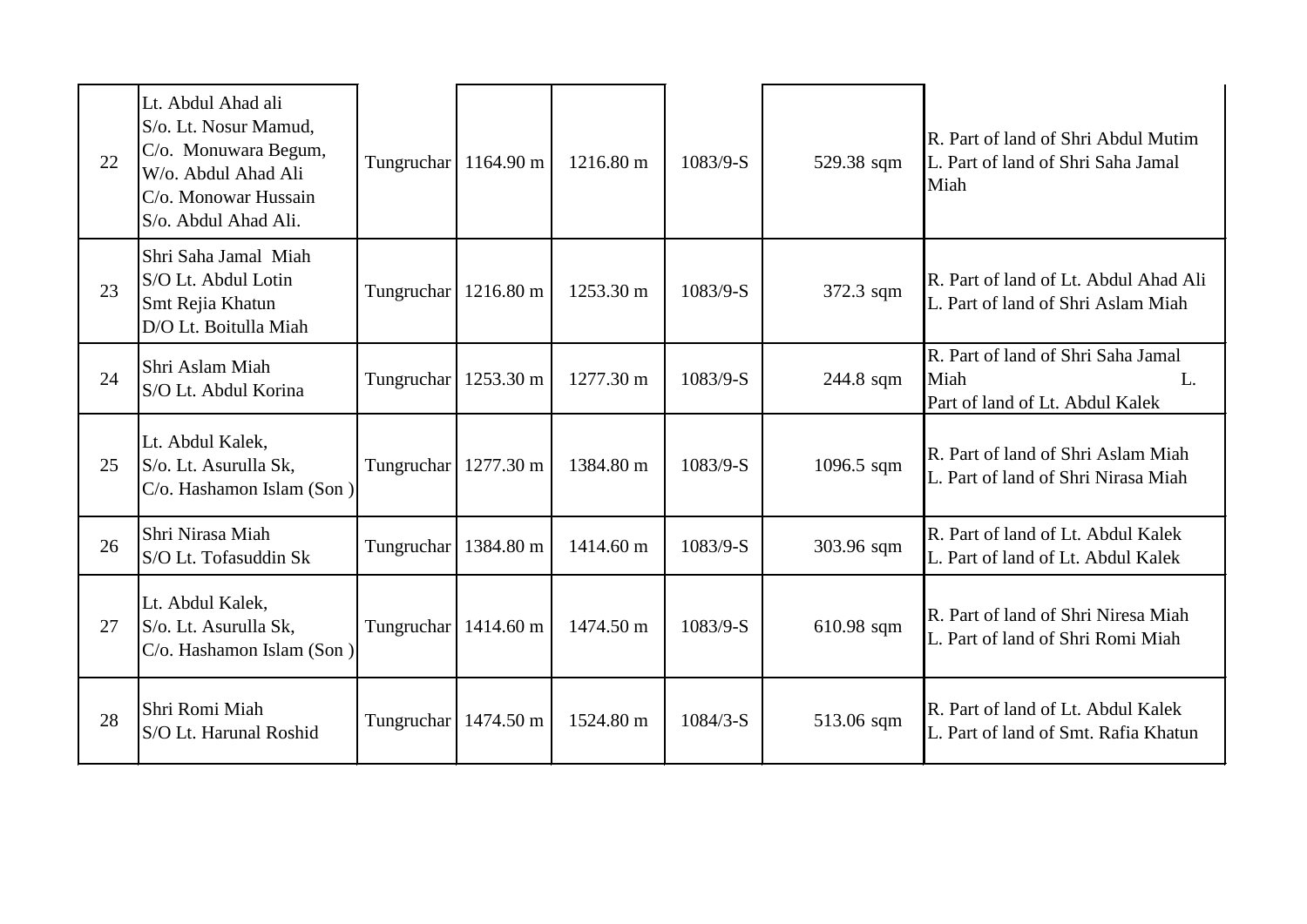| 29 | Smt Rafia Khatun,<br>D/O Lt. Shaboddi Mondol,<br>W/O Lt. Nurul Afuddin Sk,<br>C/o. Ernus Ali Sarkar (Son) | Tungruchar | 1524.80 m    | 1533.80 m | $1084/3-S$ | $91.8$ sqm      | R. Part of land of Shri Romi Miah<br>L. Part of land of Shri Lal Miah |
|----|-----------------------------------------------------------------------------------------------------------|------------|--------------|-----------|------------|-----------------|-----------------------------------------------------------------------|
| 30 | $(1)$ Shri Lal Miah,<br>S/o. Lt. Sahafuddin Sk,<br>$(2)$ Sona Miah<br>$(3)$ Shri Kamal Miah               | Tungruchar | 1533.80 m    | 1593.80 m | $1084/3-S$ | $612$ sqm       | R. Part of land of Smt. Rafia Khatun<br>L. Majherchar                 |
|    |                                                                                                           |            | <b>Total</b> | 1593.80 m |            | 16256.76<br>sqm |                                                                       |

Deputy Commissioner South West Garo Hills, Ampati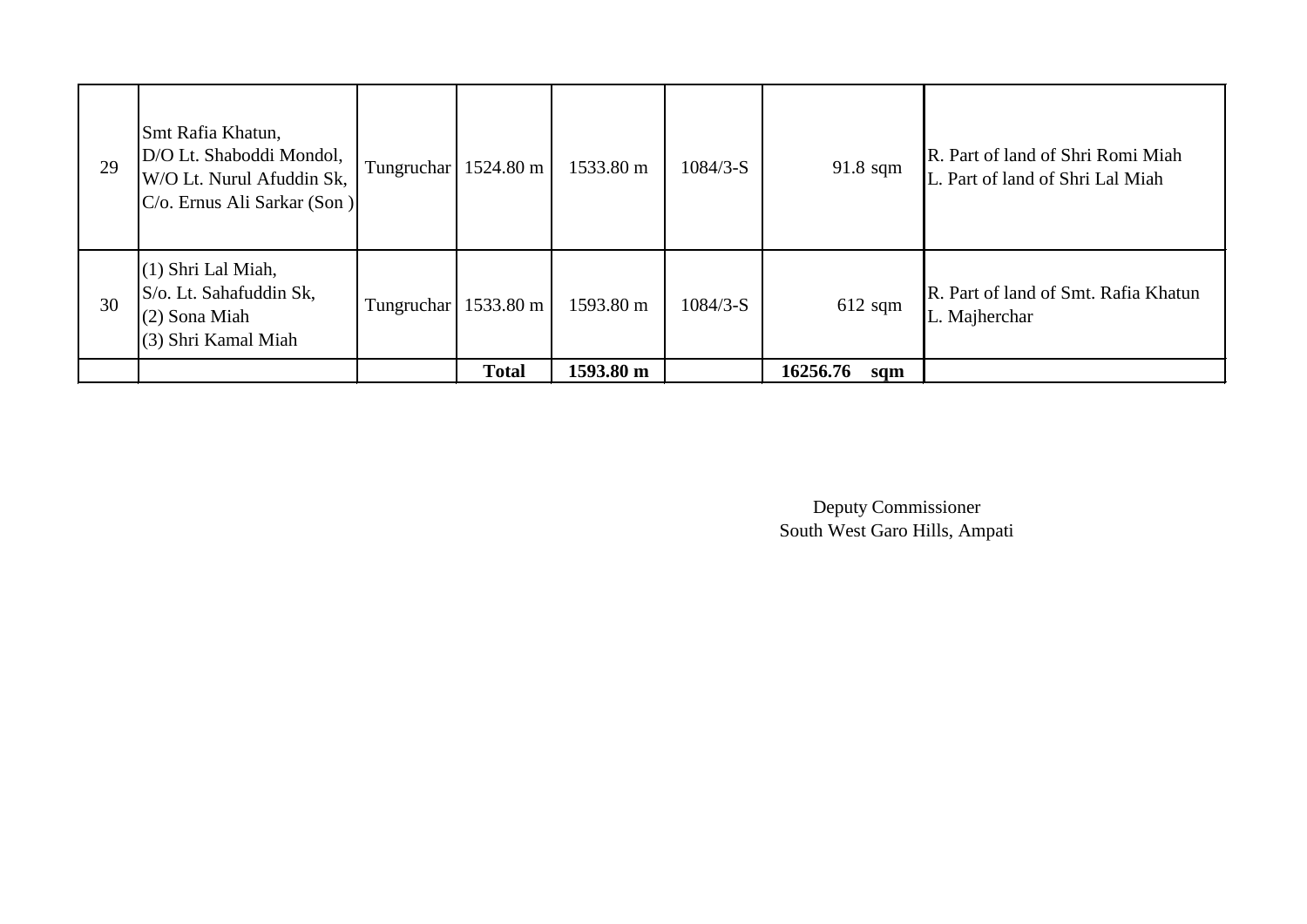## **Final Statement showing the land to be acquired for construction of Indo-Bangladesh Border Fencing at Bahadur Katta under South West Garo Hills**

| SI.<br>No.     | <b>Name of Land Owner</b>                                                      | <b>Village</b>          | <b>Chainage</b><br>From | in Metre<br>T <sub>0</sub> | <b>B.P.</b> No | Area in<br>Bigha / Sq.m | <b>Boundary of Land</b>                                                                          |
|----------------|--------------------------------------------------------------------------------|-------------------------|-------------------------|----------------------------|----------------|-------------------------|--------------------------------------------------------------------------------------------------|
| 1              | Lt. Ihsa Miah<br>S/O Lt. Abdul Bosir Miah,<br>$C$ /o. Suleman Miah $($ son $)$ | <b>Bahadur</b><br>Katta | 00 <sub>m</sub>         | 88 m                       | $1086/6-S$     | 897.6 sqm               | R. Baksapara Aking land<br>L. Part of land of Smt. Mapuja<br>Khatun                              |
| 2              | Smt Mafuza Khatun<br>W/O Lt. Jahirul Haque,<br>C/o. Mofazzal Haque (Son)       | <b>Bahadur</b><br>Katta | 88 m                    | 143 m                      | $1086/6-S$     | $561$ sqm               | R. Part of land of Lt. Ihsa Miah<br>L. Part of land of Lt. Soiyed Zamal<br><b>Sk</b>             |
| 3              | Shri Suleman Miah,<br>S/O Lt. Isa Miah,                                        | <b>Bahadur</b><br>Katta | 143 m                   | $192 \text{ m}$            | $1086/6-S$     | 499.8 sqm               | R. Part of land of Smt. Mafuza<br>Khatun<br>L. Part of land of Shri Nur Abdin<br>Miah            |
| $\overline{4}$ | Shri Nur Abedin Sarkar,<br>S/O Lt. Zabar Sk,<br>C/o. Ziarul Islam (Brother)    | <b>Bahadur</b><br>Katta | 192 m                   | 217.50 m                   | 1086/6-S       | $260.1$ sqm             | R. Part of land of Lt. Isa Miah<br>L. Part of land of Lt. Kobiruddin Sk                          |
| 5              | Lt Kobiruddin Sk<br>S/O Lt. Jasimuddin Sk,<br>C/o. Abdul Rahman                | <b>Bahadur</b><br>Katta | 217.50 m                | 302.50 m                   | $1086/6-S$     | 867 sqm                 | R. Part of land of Shri Nur Abdin<br>Miah<br>$\mathbf{L}$<br>Part of land of Shri Nur Abdin Miah |
| 6              | Shri Nur Abedin Sarkar<br>S/O Lt. Zabar Sk,<br>$C$ /o. Ziarul Islam (brother)  | <b>Bahadur</b><br>Katta | 302.50 m                | 345.50 m                   | $1086/6-S$     | 438.6 sqm               | R. Part of land of Lt. Kobirudddin Sk<br>L. Part of land of Shri Haji Mir Box                    |
| $\tau$         | Shri Hazi Mir Box,<br>S/O Lt. Kandu Sk,<br>C/o. Md. Shah Jalal Miah (son)      | Bahadur<br>Katta        | 345.50 m                | 400.50 m                   | $1086/6-S$     | 561 sqm                 | R. Part of land of Shri Nur Abdin<br>Miah<br>Part of land of Shri Shah Jalal Miah                |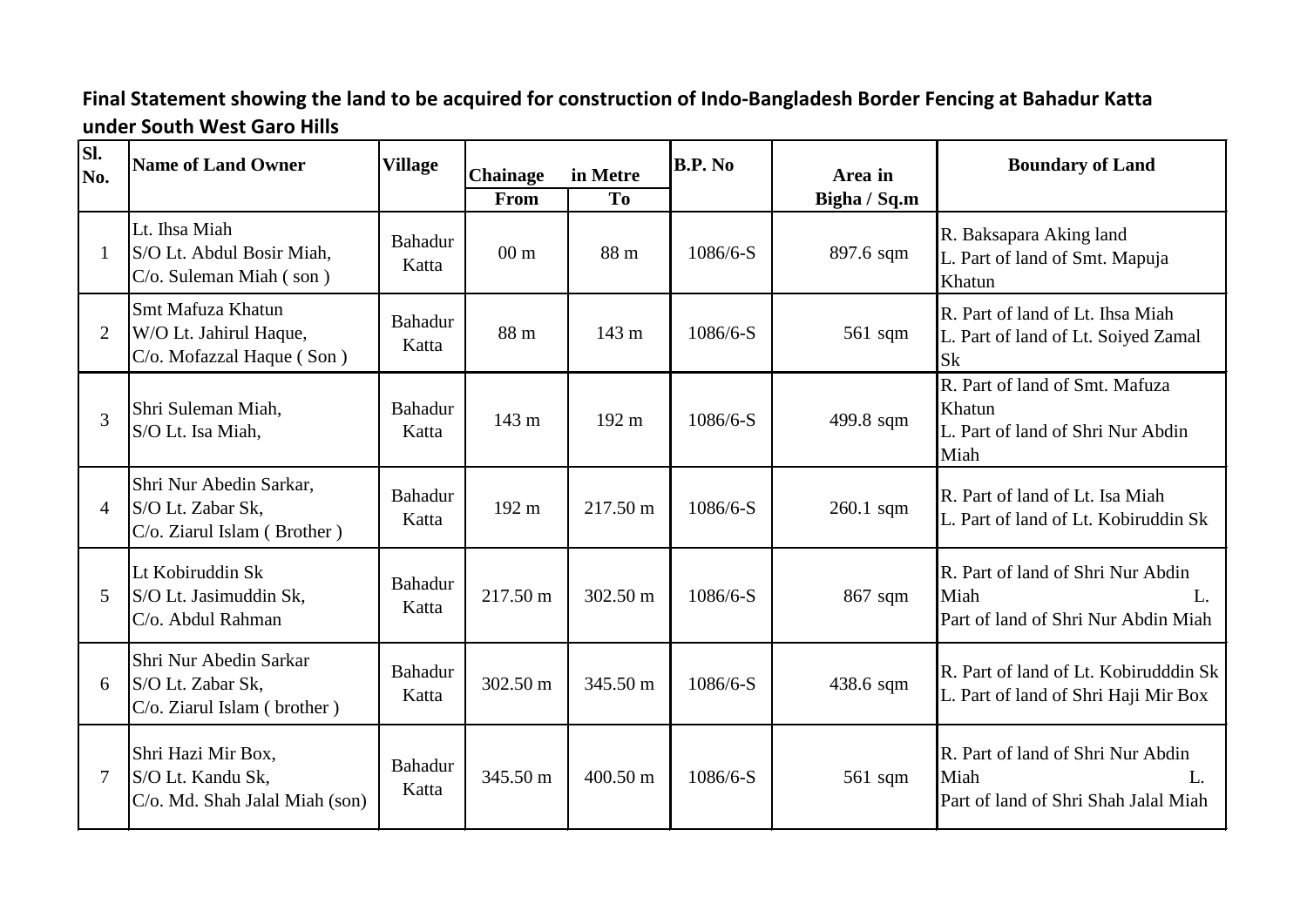| 8  | Shri Shah Jalal Miah<br>S/O Shri Hazi Mir Box                            | <b>Bahadur</b><br>Katta | 400.50 m | 515.50 m | $1086/6-S$ | $1173$ sqm | R. Part of land of Shri Haji Mir Box<br>L. Part of land of Shri Zamal Sk                     |
|----|--------------------------------------------------------------------------|-------------------------|----------|----------|------------|------------|----------------------------------------------------------------------------------------------|
| 9  | Shri Zamal Sk<br>S/O Shri Mir box Miah,<br>Smt. Sorifa Begom (Wife)      | <b>Bahadur</b><br>Katta | 515.50 m | 559.50 m | $1086/6-S$ | 448.8 sqm  | R. Part of land of Shri Shah Jalal<br>Miah<br>L.<br>Part of land of Lt. Jomruj Ali           |
| 10 | Lt. Jomruj Ali<br>S/O Lt. Mamud Ali,<br>C/o. Ziarul Islam (Son)          | Bahadur<br>Katta        | 559.50 m | 623 m    | $1086/6-S$ | 647.7 sqm  | R. Part of land of Shri Zamal Sk<br>L. Part of land of Shri Aforuddin Sk                     |
| 11 | Shri Aforuddin Sk<br>S/O Lt. Rofatulla Sk,                               | <b>Bahadur</b><br>Katta | 623 m    | 636.30 m | 1086/6-S   | 135.66 sqm | R. Part of land of Lt. Jomruj Ali<br>L. Part of land of Shri Nuruz zaman<br>Miah             |
| 12 | Shri Nurzzaman Miah<br>S/O Shri Hazi Mir box Miah                        | Bahadur<br>Katta        | 636.30 m | 741.30 m | 1086/6-S   | $1071$ sqm | R. Part of land of Shri Aforuddin Sk<br>L. Part of land of Shri Haji Mir Box<br>Miah         |
| 13 | Shri Haji Mir Box Miah<br>S/O Lt. Kandu Sk,<br>Md. Shah Jalal Miah (Son) | <b>Bahadur</b><br>Katta | 741.30 m | 776.30 m | 1086/6-S   | 357 sqm    | R. Part of land of Shri Nuruz Zaman<br>Miah<br>L. Part of land of Shri Saha Zamal<br>Miah    |
| 14 | Shri Saha zamal Miah<br>S/O Lt. Mudalaf Sk,<br>Ziarul Islam (Nephew)     | Bahadur<br>Katta        | 776.30 m | 780.30 m | $1086/6-S$ | $40.8$ sqm | R. Part of land of Shri Haji Mir Box<br>Miah<br>L. Part of land of Shri Haji Mir Box<br>Miah |
| 15 | Shri Haji Mir Box Miah<br>S/O Lt. Kandu Sk,<br>Nurmahamad Miah (Son)     | Bahadur<br>Katta        | 780.30 m | 809 m    | 1086/6-S   | 292.74 sqm | R. Part of land of Shri Saha Zamal<br>Miah<br>L. Part of land of Shri Md.<br>Nuruzzaman Miah |
| 16 | Md. Nuruzzaman Miah<br>S/O Shri Hazi Mir box Miah                        | <b>Bahadur</b><br>Katta | 809 m    | 868.70 m | $1086/6-S$ | 608.94 sqm | R. Part of land of Shri Haji Mir Box<br>Miah<br>L. Part of land of Smt. Phelani Bibi         |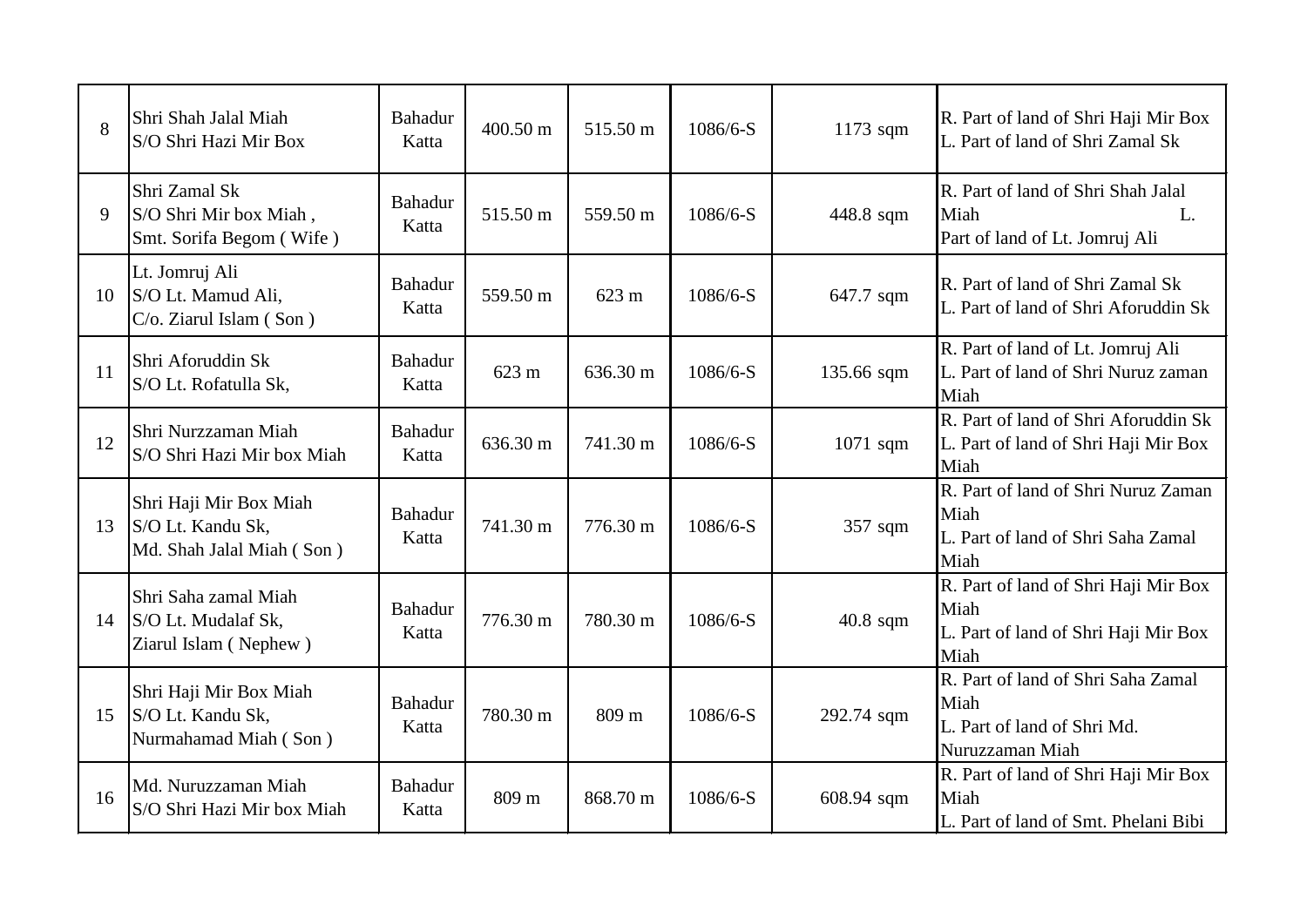| 17 | Smt Phelani Bibi<br>D/O Lt. Minu Sk,<br>Md. Shah Jalal Miah (Son)                                                         | <b>Bahadur</b><br>Katta | 868.70 m         | 907.60 m         | 1086/6-S   | 396.78 sqm      | R. Part of land of Md. Nuruzzaman<br>Miah<br>L. Part of land of Lt. Jormuj Ali           |
|----|---------------------------------------------------------------------------------------------------------------------------|-------------------------|------------------|------------------|------------|-----------------|------------------------------------------------------------------------------------------|
| 18 | Lt. Jormuj Ali<br>S/O Lt. Mamud Ali,<br>C/o. Ziarul Islam (Son)                                                           | <b>Bahadur</b><br>Katta | 907.60 m         | 927 m            | $1086/6-S$ | 197.88 sqm      | R. Part of land of Smt. Phelani Bibi<br>L. Part of land of Shri Shah Jalal<br>Miah       |
| 19 | Shri Shah Jalal Miah<br>S/O Lt. Hazi Mir Box Miah                                                                         | <b>Bahadur</b><br>Katta | 927 m            | 955.80 m         | $1086/6-S$ | 293.76 sqm      | R. Part of land of Lt. Jormuj Ali<br>L. Part of land of Shri Shah Zamal<br>Miah          |
| 20 | Shri Shah Zamal Miah<br>S/O Lt. Hazi Mir Box Miah,<br>Md. Harum Miah (nephew)                                             | <b>Bahadur</b><br>Katta | 955.80 m         | 1067 m           | 1086/6-S   | 1134.24 sqm     | R. Part of land of Shri Shah Jalal<br>Miah<br>L. Part of land of Smt. Mafuza<br>Khatun   |
| 21 | Smt. Mafuza Khatun<br>D/O Lt. Mahasin Ali,<br>C/o.Monirul Islam (Son)<br>Shri Md. Manesrul Islam<br>S/O Lt. Zohirul Haque | <b>Bahadur</b><br>Katta | $1067 \text{ m}$ | $1153 \text{ m}$ | 1086/6-S   | 877.2 sqm       | R. Part of land of Shri Shah Zamal<br>Miah<br>L. Part of land of Shri Shah Zamal<br>Miah |
| 22 | Shri Shah Zamal Miah<br>S/O Lt. Hazi Mir Box Miah,<br>Nurmahamad Miah (brother)                                           | <b>Bahadur</b><br>Katta | 1153 m           | 1209.50 m        | 1086/6-S   | 576.3 sqm       | R. Part of land of Smt. Mafuza<br>Khatun<br>L. Part of land of Shri Nuruz Zaman<br>Miah  |
| 23 | Shri Nuruz Zaman Miah<br>S/O Lt. Haji Mir Box Miah                                                                        | <b>Bahadur</b><br>Katta | 1209.50 m        | 1283.40 m        | $1086/1-S$ | 753.78 sqm      | R. Part of land of Shri Shah Zamal<br>Miah<br>L. Part of land of Lt. Jobed Ali           |
| 24 | Lt. Jobed Ali,<br>S/o. Lt. Mamud Ali,<br>C/o. Suruj Miah (Son)                                                            | <b>Bahadur</b><br>Katta | 1283.40 m        | 1352.20 m        | $1086/1-S$ | 701.76 sqm      | R. Part of land of Shri Nuruz Zaman<br>Miah<br>L. Tungrurchar                            |
|    |                                                                                                                           |                         | <b>Total</b>     | 1352.20 m        |            | 13792.44<br>Sqm |                                                                                          |